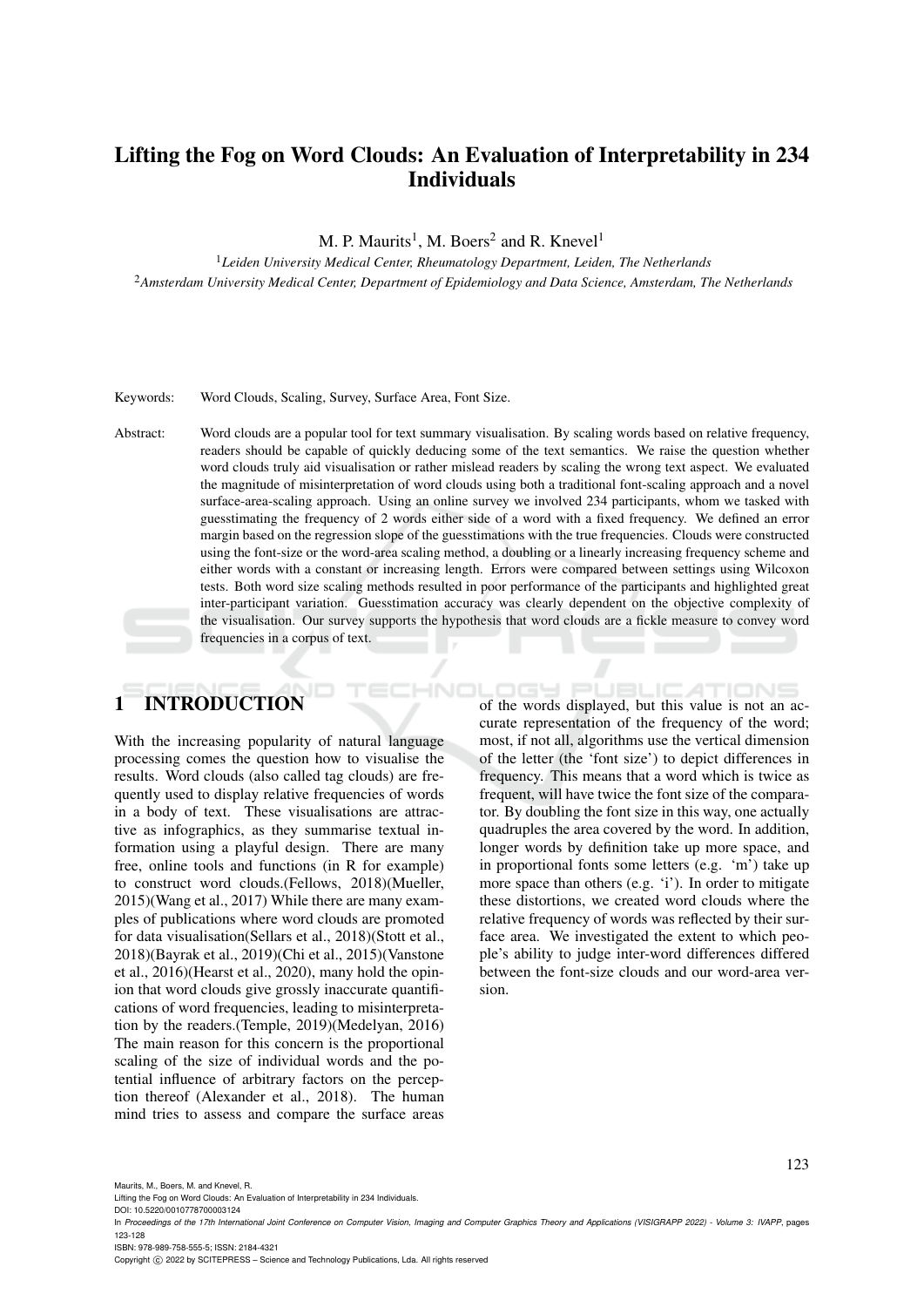## 2 METHODS

#### 2.1 Cloud Construction Methods

We created eight clouds, each containing five common (Dutch) words, using two methods; the "old" method which scales words by font size, and the "new" method which scales them by surface area (defined as the area taken up by the word bounding box) (Figure 1). The four clouds of a single method differed on two parameters: 1. frequency sequence; word frequency either doubled (15,30,60,120,240) or increased linearly (18,39,60,81,102); and 2. word length; words were either constant in length (5 letters) or increased alongside their frequency from 2 to 10 letters (2,4,6,8,10). This resulted in a total of eight unique clouds, four across each of the two methods. For all clouds we used a non-proportional (monospaced) font in all caps and sorted the words in vertical direction by frequency (and thus size). Horizontal alignment was randomly shifted, as was font colour to simulate a natural word cloud to some degree. We created the clouds by writing 2 R functions, one for each method. Details on both algorithms as well as supplementary files are supplied at www.github.com/MarcMaurits/CloudCover.

#### 2.2 Survey

We assessed how well people from different professional backgrounds estimated word frequencies when exposed to word clouds created in the traditional ("font-size") way and in our alternative surface area way ("word-area"). Respondents completed a survey made in Survey Monkey® where the first two clouds were always the same; both used words containing 5 letters, doubling in frequency; participants were randomly allocated (1:1) to receive either the font-size or the word-area method first. The remaining six clouds were offered in completely random order for all participants. In the survey, the frequency of the middle word was always given as 60, so the respondents had to guesstimate the frequency of the remaining 4 words, 2 on each side of 60. Input was collected via free written numerical input boxes, without any restriction on the range of values. The survey could be completed using any platform supported by the Survey Monkey® software and could be saved and resumed partway through if so desired. In The Netherlands, survey research such as this is exempt from ethical assessment. The GitHub page contains the complete (Dutch) survey as it was presented to the participants.

#### 2.3 Error Calculation

To estimate the error in guesstimation, we calculated a regression coefficient (beta) of the relationship between the true frequencies and the frequencies as estimated, per individual, per cloud. For the doubling sequences we log-transformed both the guesstimation and the true values, to ensure a linear result for both sequence types, thus facilitating comparison. As flawless guesstimation would result in a beta of 1, we calculated the assessment error as log10(beta). We thus fix a perfect score at 0, with a negative error-score reflecting an underestimation of the trend in word frequency and a positive score an overestimation. This error calculation means that a slope of 0.5 (meaning the participant underestimated the effect by 50%) gives an error of  $-0.33$  ( $=$ log10(0.5)) and an overestimation of twice the slope gives an error of 0.33 (=log10(2)). Since zero and negative slopes (meaning the participant respectively guesstimated stable word frequencies or a decrease in frequency) indicate complete dissociation with the survey and cannot be logtransformed, we set those slopes to 1.0x10-99 in the sensitivity analysis and excluded them from the main analysis.

## 2.4 Statistical Analysis

We compared the error of the font-size method versus the word-area method using Wilcoxon paired rank tests. Next, we analysed whether particular aspects of the cloud (frequency difference between words and word lengths) explained the errors. We used R (v.3.5.1) packages "magick", "ggplot2", "gridExtra", "colorRamps" and "reshape2" for the analyses and plots.

## 3 RESULTS

#### 3.1 Main Analyses

We found 234 people willing to participate in our survey. Most respondents were rheumatologists, academic lawyers or epidemiologists, with minor contributions from other professions. Mean (SD) age was 39 (12), 69% were women, 84% were familiar with word clouds and 25% used them themselves. The survey was fully completed by 82% of the participants. Seven sets of responses were classified as outliers, being several magnitudes away from the correct answer, or supplying answers in reverse (e.g. decreasing frequency while actual word frequency increased). We identified 52 answers which resulted in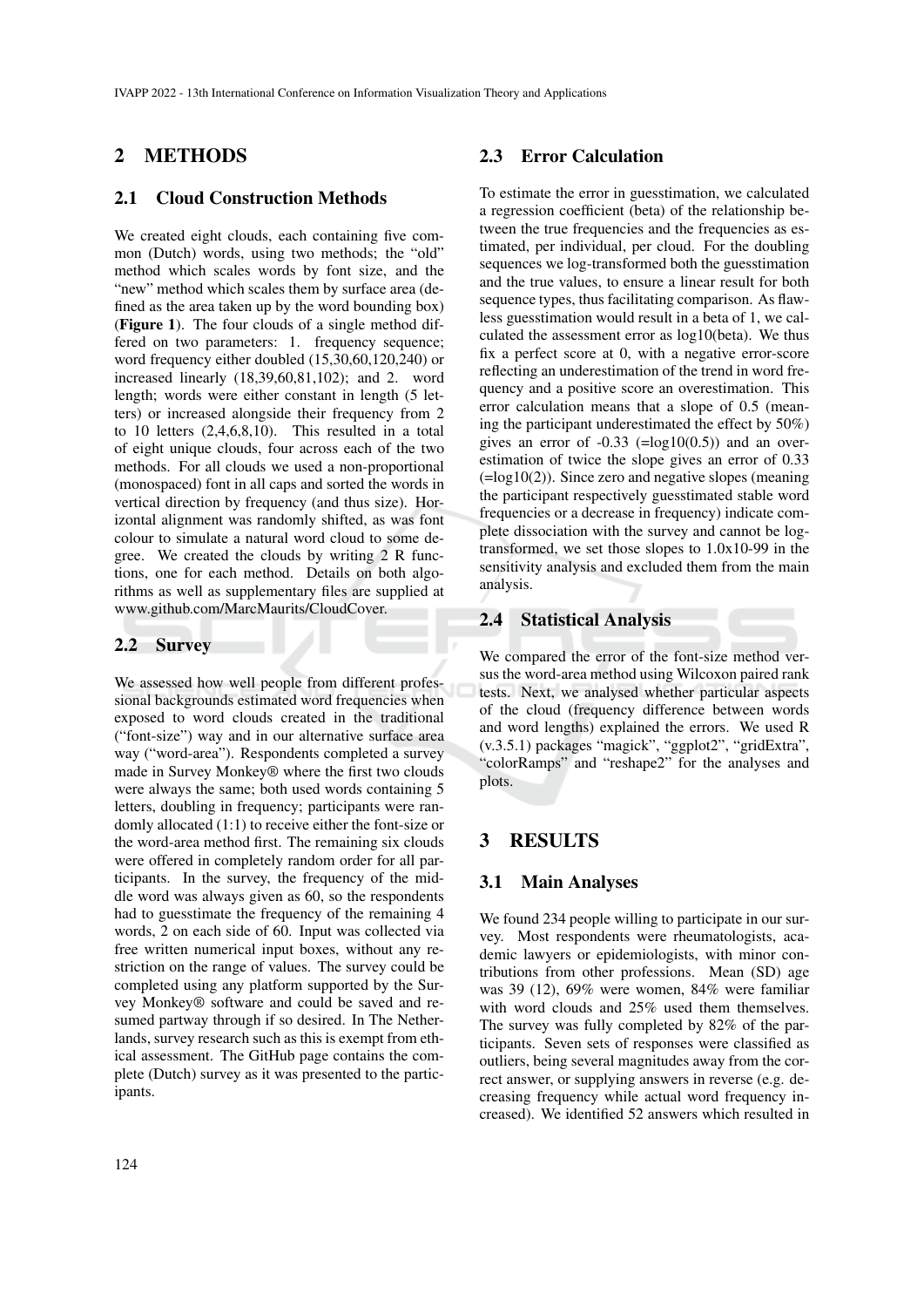

Figure 1: Word clouds as presented to the participants. The table describes the input with regard to number of characters per word (word length) and the word frequency that the cloud should depict. The "old" method depicts the frequency by scaling the words by font size, while the "new" method scales the surface area. The participants were tasked with guesstimating the depicted words frequency based on a frequency of 60 for the middle word, while being unaware of the applied methods.

a negative slope and fourteen with a slope of zero. The decidedly most challenging cloud was number 4 created with the word-area method. This cloud was based on words with a frequency of 18, 39, 60, 81 and 102. Here 142 respondents reported no frequency difference between the depicted words, 23 respondents only a modest increase and 20 did not answer this question at all. We excluded extreme answers (error  $\le$  -4), participants who did not complete the survey, reversed guesstimate answers (decreasing frequency) and flatline 0/1 answers. The mean error (± standard error) of participants' estimates was 0.08  $(\pm 0.01)$  and  $-0.46$  ( $\pm 0.01$ ) for clouds created with the font-size and word-area method respectively (P  $< .001$ ) (Figure 2). Overall the estimations were worse in the clouds with increasing word length (-  $0.21 \pm 0.02$ ) versus clouds with constant word length  $(-0.12\pm0.01, P = .09)$  and worse for clouds with doubling increase in word frequency (-0.20±0.01) versus linear  $(-0.11 \pm 0.01, P = .002)$  (Figure 3). When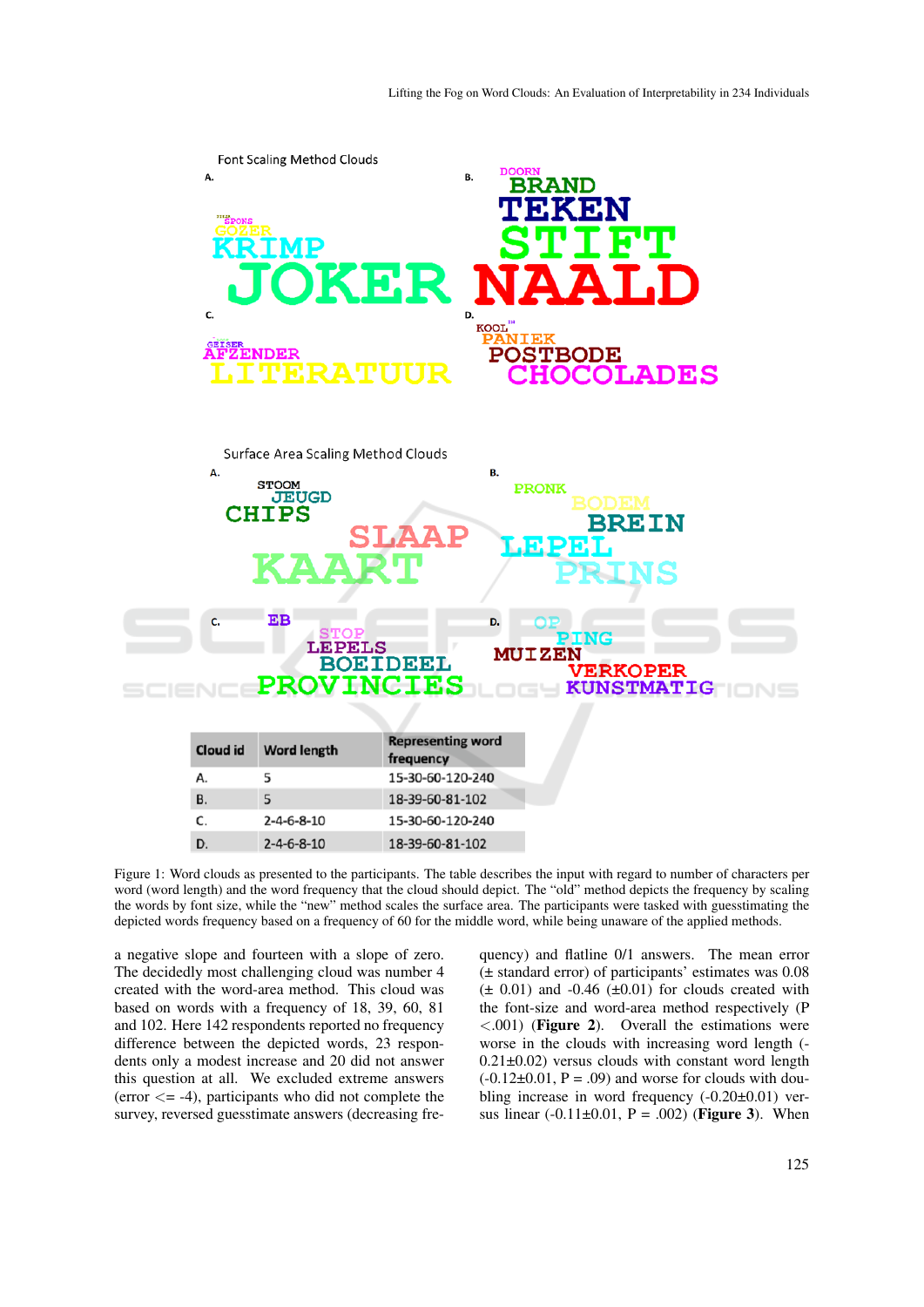

Figure 2: Error score for the word-area versus the font-size method. Figure A depict the boxplot of participants' guesstimation errors for the font-size and word-area method. Part B depicts the results at the level of the individual clouds. The numbers are mean (standard error), also depicted as an open square.



Figure 3: Error score for A) clouds consisting of words with equal character count (cloud A&B) and clouds with words with an increasing word count (cloud C&D) and B) clouds consisting of words with a doubling word frequency (cloud A&C) versus clouds with words with a linearly increasing frequency (cloud B&D). The numbers are mean (standard error), also depicted as an open square.

we split the analyses of Figure 3 by method (fontsize or word-area) we find that the word-area method led to higher errors for both equal word and increasing word length clouds  $(P < .001)$ . Both the fontsize method and the word-area method gave worse estimates for increasing length compared to constant (font-size:  $0.13\pm0.01$  and  $0.04\pm0.01$ , P <.001, wordarea: -0.75±0.02 versus -0.28±0.01, P <.001) (Figure 4). We observed similar patterns when comparing the clouds with doubling and linear sequences; the wordarea method led to higher errors  $(P < .001)$ . With the font-size method participants performed slightly

worse on the doubling sequences compared to the linear  $(0.10\pm0.01$  and  $0.06\pm0.01$ , P <.001). The wordarea method exaggerated this difference, with participants again providing better guesstimates in the doubling sequence clouds versus the linear (-0.51±0.02 versus  $-0.38 \pm 0.02$ ,  $P < .001$ ) (**Figure 4**).

## 3.2 Sensitivity Analyses

We investigated the effect of excluding outlier answers and participants by rerunning the analyses with the entire dataset. The results of these analyses can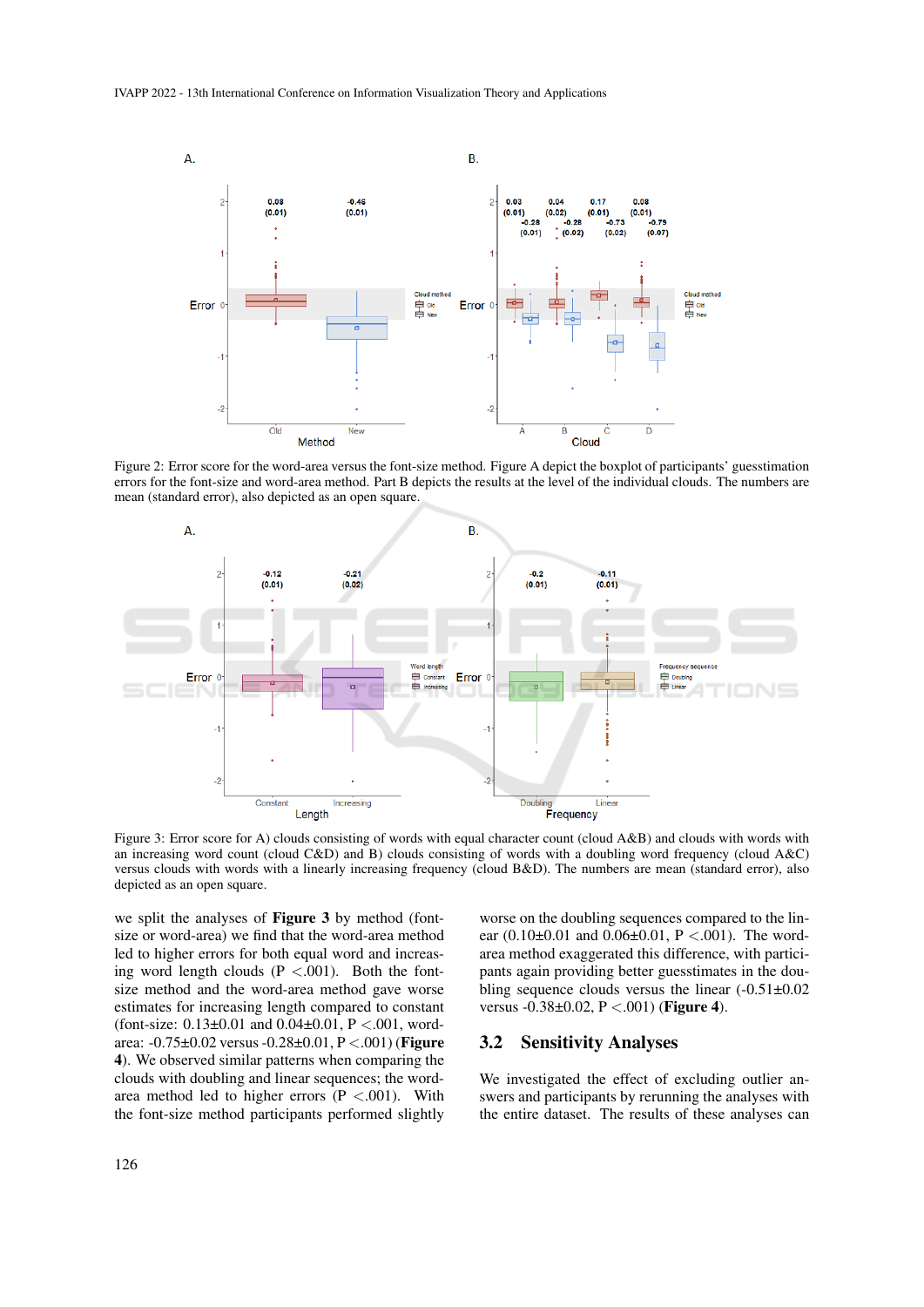

Figure 4: Error score for A) clouds consisting of words with equal character count (cloud A&B) and clouds with words with an increasing word count (cloud C&D) and B) clouds consisting of words with a doubling word frequency (cloud A&C) versus clouds with words with a linearly increasing frequency (cloud B&D) separated by word cloud method. The numbers are mean (standard error), also depicted as an open square.

be found on the GitHub page. Including the extreme answers and participants who did not finish the complete survey did not substantially change the results.

## 4 DISCUSSION

#### 4.1 Principal Results

We quantified the error of word frequency estimates in word clouds constructed in several ways. On average, the participants performed well when estimating word frequencies of the clouds created with the conventional (font-size) method. However, the standard error was high in all analyses, demonstrating that a substantial proportion of the participants gave gross over- and underestimations. Our new method, where the word visualisation was based on the surface area rather than the letter height, led to a more consistent frequency guesstimation amongst participants, and to less overestimation. However, the word frequencies were frequently underestimated with this word-area method. Our word clouds did not contain any features that could mislead the readers beyond the actual size of words. Most likely, estimation errors in 'real' word clouds are larger than our calculations, because they contain additional sources of error such as proportional fonts, variable direction of words, different choices of colours etc. It may be that our horizontal presentation of all words allowed participants to overcome the 'surface estimation error' because the words all faced the same direction, leading the participants to (correctly) use the letter height rather than the word size to estimate the underlying frequency. Even if this problem is corrected, interpretation is still difficult because people have trouble comparing surfaces. Judgement is further impaired by the lack of spatial structure applied to word clouds, with words running at different angles, without a common reference line, placed quasi-randomly in the plotting space. In a sense, word clouds are similar to a line graph with axes lacking a legend; misinterpretation is inevitable.

#### 4.2 Limitations

We note that we did not compare the misinterpretation of word clouds with other graphical methods. However, most other visualisation methods (e.g. token frequency bar charts) provide exact numbers in addition to the graphical depiction, which makes these methods less susceptible to misinterpretation. A further objection one might raise against our methodology is the lack of control for confounding by alternative variables, in particular word colour. While it is abundantly clear that these are likely to affect subjects' ability to accurately estimate size (and therefore frequency) differences between printed words, we argue that our lack of control on colour more accurately represents standard use. Furthermore, an interaction between scaling method and variations in colour seems unlikely, especially as the size-colour relationship is known to be reversed (e.g. size affects colour assessment(Xiao et al., 2011)). Its potency as a confounder in our analyses therefore seems limited and allowing for "natural" variation makes our re